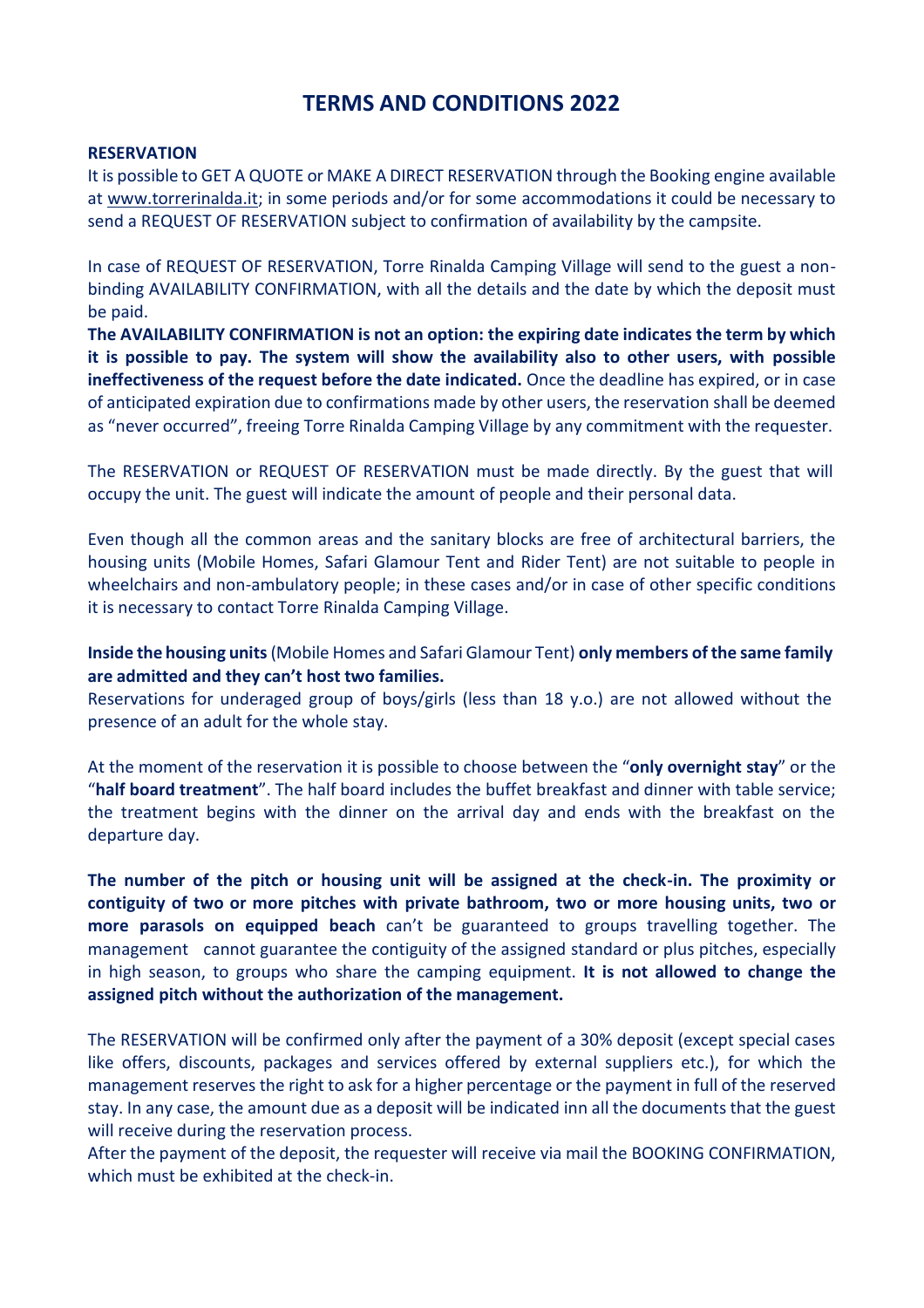#### **BOOKING CHANGES**

It is possible to request changes to the reservation made up to 30 days before the expected date of arrival.

The structure reserves the right not to accept requests for changes of period or accommodation. In this case the original reservation will be considered cancelled and it will be necessary to make a new reservation. If accepted, changes that involve changing the dates of arrival/departure or type of accommodation, will be subject to normal rate changes, according to the list published on the website [www.torrerinalda.it](http://www.torrerinalda.it/)

The Guest cannot in any case transfer the reservation to a third party without prior authorization of Torre Rinalda Camping Village.

## **PAYMENT OF THE STAY**

The payment of the balance of the stay in **Mobile Home, Tent Glamour Safari, Tent Rider, Pitch with Private Bathroom and Pitch Plus with Private Bathroom, must be made upon arrival, at the time of check-in.**

**The payment of the balance of the stay in Pitch Small Tent, Pitch Standard and Pitch Plus, must be made within the day before departure, during the cash desk hours (09:00 - 21:00)**. For payments made on the day of departure, an extra charge of  $\epsilon$  10.00 may be applied.

For stays in housing units, a **deposit of € 100.00** (€ 30.00 for the Rider Tent) will be requested upon arrival by pre-authorization on credit card in order to cover any damage caused by the guest to the housing unit, subject to the right of management to request greater compensation. The preauthorization will be reversed after check-out, after a control of the housing unit by the staff.

#### **WITHDRAWAL AND BOOKING CANCELLATION**

Any cancellation of the booked stay (withdrawal) must be communicated, exclusively by the holder of the reservation, by e-mail or through the private area of the site, referring to the CONFIRMATION received.

# In this case, for notices of withdrawal received **within 60 days before the start of the stay booked, all the amount paid will be refunded net of handling fees (€70,00).**

For notices of withdrawal received after this deadline, the following amounts will be charged:

- 50% of the deposit (15% of the total amount) for communications received from 59 to 40 days before the beginning of the booked stay;
- 100% of the deposit (30% of the total amount) for communications received from 39 to 15 days before the start of the booked stay;
- 50% of the total amount of the booked stay for communications received from 14 to 7 days before the beginning of the booked stay;
- 100% of the total amount of the booked stay for communications received from 6 to 0 days before the beginning of the booked stay;

In no case the amount charged can be less than  $\epsilon$  70.00.

## **HEALTHCARE SITUATION from "COVID-19"**

**No amounts will be charged in cases of withdrawal due to:**

**- SARS-COV2 infection of a member of the reservation holder's crew, whose personal details have been indicated by the holder (through the reserved area of our website) before the infection itself; infection will have to be adequately documented and it will have to lead to a travel ban.**

**- traffic restrictions imposed by public authorities that do not allow the achievement of the Holiday Park.**